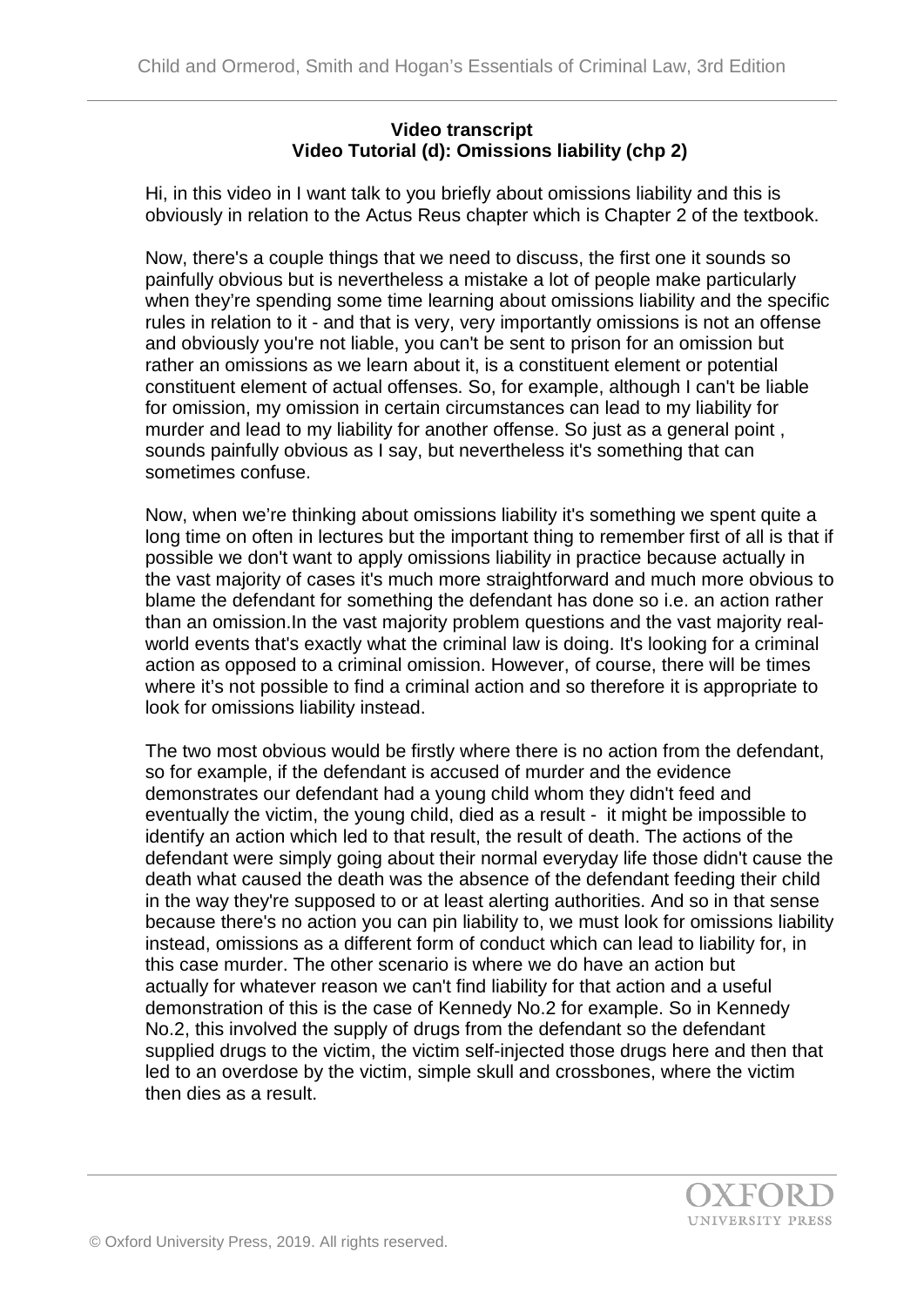Now the most obvious situation here in this case involved potentially an offense of an unlawful act manslaughter was to focus on this. To focus on the supplier of the drugs. So this is an action, a blameworthy action, that the defendant does which seems to contribute to the death of the victim later on. Now, as a result of that of course, in Kennedy No.2, they focus on this action but eventually they find they can't construct liability, they can't find liability for the manslaughter offense and the reason for that quite simply is here. The fact that the victim voluntarily selfinjected the drugs and the voluntary self-injection, a free informed voluntary selfinjection breaks the chain of causation and so because there's no causation link between what defendant did and the death of victim we therefore can't find liability for a manslaughter offense. Now in this scenario and of course in Kennedy No.2 this means there's no offense committed.

Now what happened is in a later case, the case of Evans in 2009, is a similar scenario, this time it was a young woman who supplied drugs to her half sister who eventually dies in an overdose. Now the interesting thing that they did in Evans was to say we can't focus on supply of drugs because again we got the chain of causation problem but what we're going to do instead is to focus here. Focus on this spell of time in between the voluntary self-injection and the death of the victim and if we're going to say that if there were signs that our victim was overdosing as a result this creates a duty on our defendant to act in order to try and repair the damage. So, at the very least, to call an ambulance to try and save the victim. And the fact that our defendant failed to do that means we can focus on her omission.

So there are two ways as I say firstly there is no action and so therefore we can only look for omissions liability or in a scenario like this it might be that there is an action but there's a problem with finding liability for that action here because of the chain of causation and so therefore we're looking for an alternative criminal event. We're looking for alternative conduct from our defendant in order to find liability and in Evans that's exactly what they found in terms of the later omission. Now in terms of omissions, in terms of then how to apply them, in a case like Evans is to require a duty essentially. So although an action is much more straightforward, if an action causes a harm, then we have conduct, we have the causation of the harms required - for omissions liability to be constructed, we generally don't blame defendants for what they fail to do. We generally want only blame them for what they have done an active participation in the crime.

So, whenever we have omissions liability there are three additional questions we have to ask whatever the offences is being charged. The first one, is to say - is the offense capable? Is the offense one that is capable of being committed by omission? Now most defences are nowadays capable of being committed by omission but there are still a number offenses which aren't. A good example of that would be unlawful act manslaughter. So in Evans for example they then had to charge gross negligence manslaughter because unlawful act manslaughter can't be committed by omission so always check the offense first of all. Is it capable of being committed by omission? Secondly, we then need to identify the duty, a duty to act.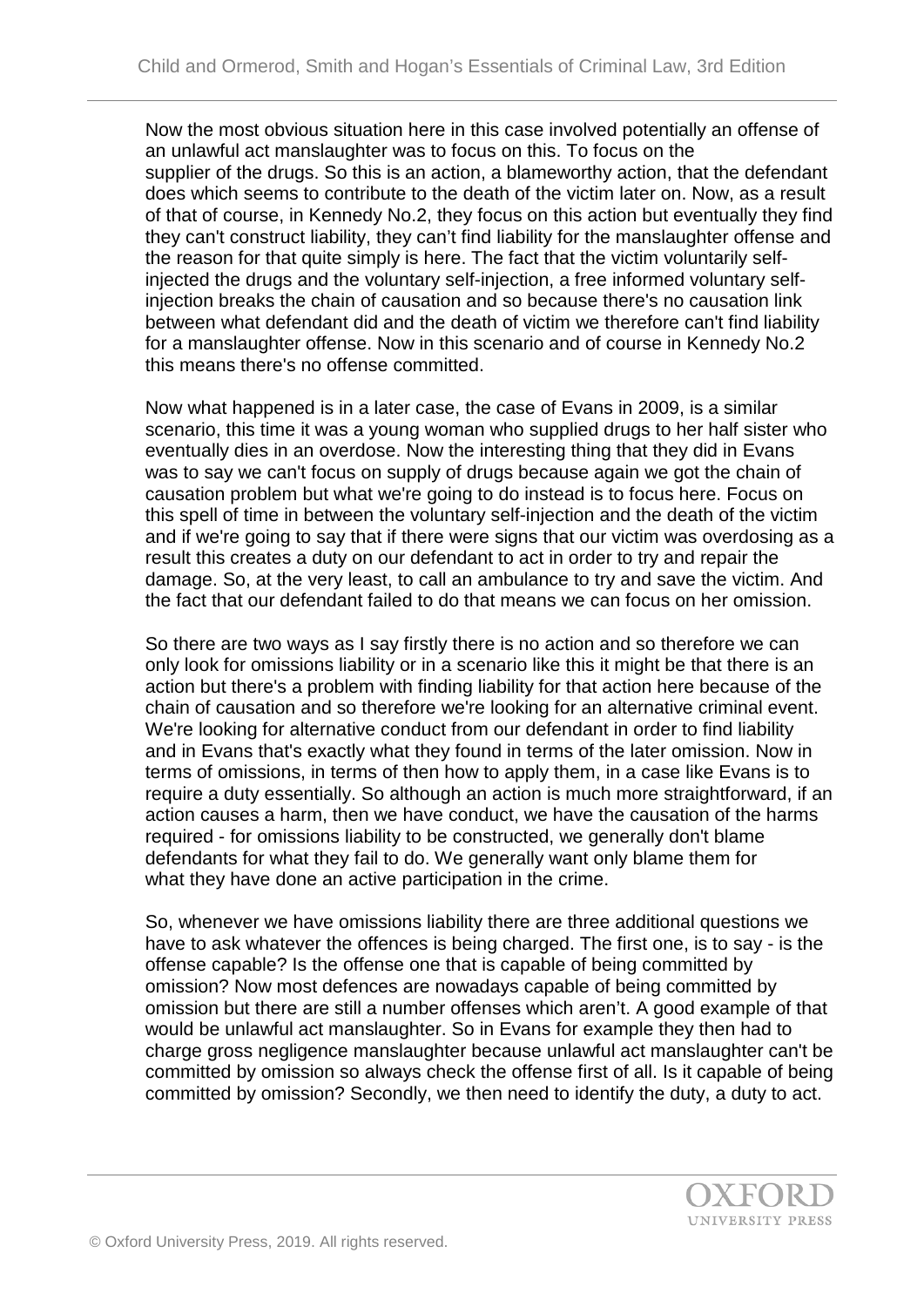This is not the same as a duty of care but rather a smaller category where there is a sufficient duty on the defendant that the law requires them to act in some way. So in Evans for example that was because the defendant created the dangerous situational contributed to it by supplying the drugs. That thereby created a duty that she should try and help and try and prevent the harm coming about and there are various duties which we discuss within Chapter 2 which can amount to a duty to act. And then thirdly we need a breach of that duty. So if for example if we go back to our example of the parents who allows the child to starve if that parent was in that scenario we might charge the offense of murder. Murder is cable of being committed by omission so it passes this test. Then we say it's their duty to act, and there is a duty to act between parents and their children so we have a duty to act. Then we have to look at the breach, here has a defendant act or fail to act in a reasonable manner. So if for example the parents were tied up so you may have been robbed or burgled by a group of criminals and tied up on a chair so they couldn't move, yes the parents in that scenario have failed to feed their child but they haven't breached their duty. They have done everything that could reasonably be expected of them, they were tied up, it was impossible for them to feed their child in which case it would fail here and there will be no liability for murder. However, if they were physically able to perform the actions that the duty requires of them and they failed to do that, then there would be breach in that duty and therefore we could construct omissions liability in that way. But remember whenever you're dealing with omissions liability each of these three aspects needs to be satisfied.

Now, the last thing I want to mention as well is the issue of omissions and causation and this is something that often students struggle with. So here to find a valid omission this, this just gives us our conduct elements, this gives us the equivalent of a physical action from the defendant in other circumstances. But we still need to ask where it's a result crime (something like murder), has the conduct of the defendant caused the result to come about. In relation to actions, that's relatively straightforward. If, did me moving my body in the certain way that I did, did it cause the harm to result. But in relation to omissions that can be a little bit more tricky. Rather than asking has our omission caused, rather try and think about what is it that the omission, what is it the duty of act required our defendant to do, what should they have done. The question then becomes has their failure to do that reasonable conduct impacted the result coming about. Now an easy way to think about this is a couple of examples. The first one is in the case of Evans when there was liability for gross negligence manslaughter and the reason for that is because the victim was suffering an overdose over a period of hours during the night and the defendant rather than doing what was required i.e. phoning an ambulance rather simply put the victim to bed and hoped that she'd get over it. She didn't and she eventually died. Now when we're looking at the question of causation there we're saying if the defendant had called the ambulance could the ambulance potentially have impacted that outcome and prevented the death happening. And the answer there because it was over such an extended period of time was yes there could have been something usefully done to prevent the death and therefore the omission caused or caused and contributed to that death coming about which satisfies then the actus reus of gross negligence manslaughter.